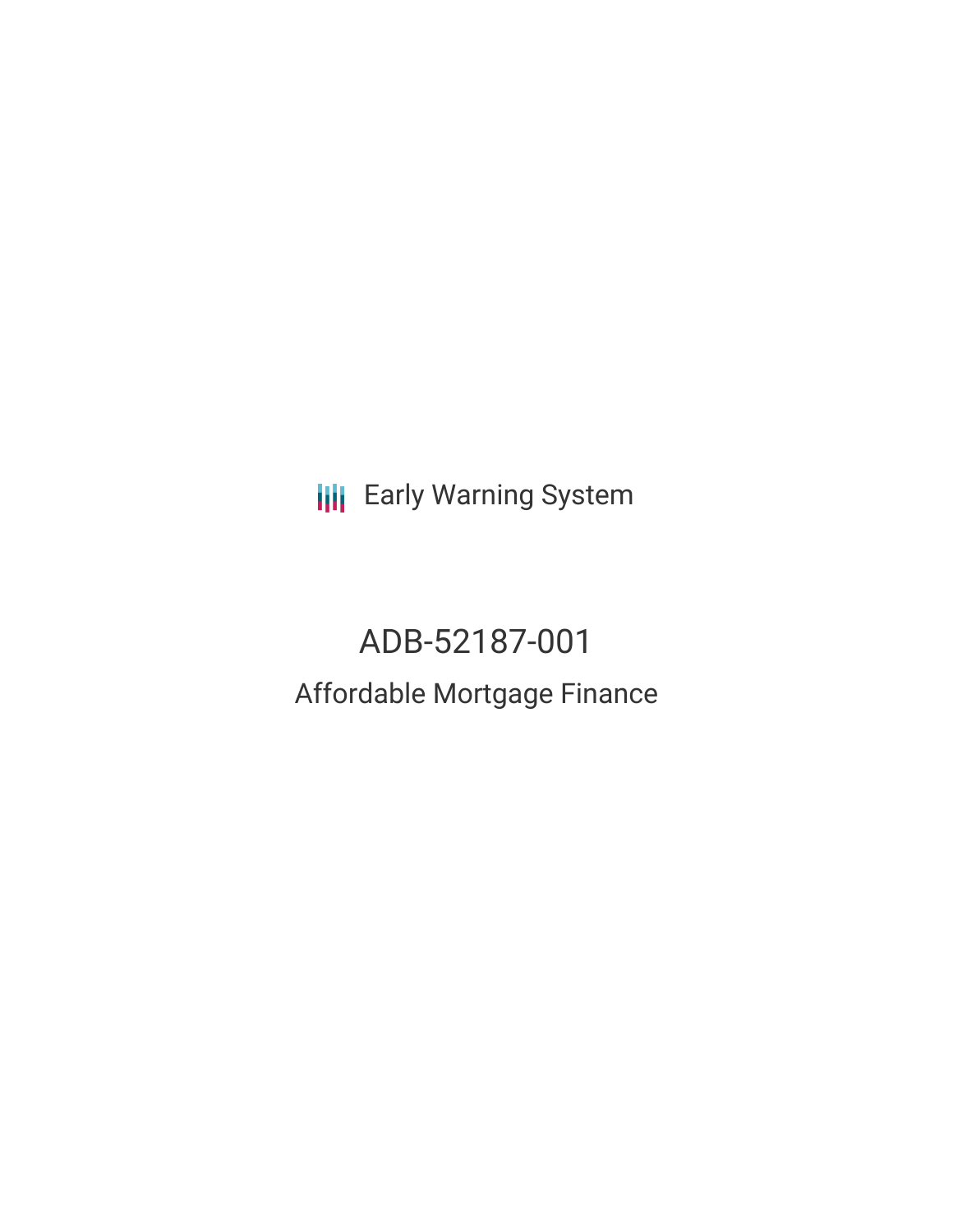

## **Quick Facts**

| <b>Countries</b>               | Georgia                      |
|--------------------------------|------------------------------|
| <b>Financial Institutions</b>  | Asian Development Bank (ADB) |
| <b>Status</b>                  | Approved                     |
| <b>Bank Risk Rating</b>        | FI                           |
| <b>Voting Date</b>             | 2018-12-05                   |
| <b>Borrower</b>                | <b>TBC Bank JSC</b>          |
| <b>Sectors</b>                 | Finance                      |
| <b>Investment Type(s)</b>      | Loan                         |
| <b>Investment Amount (USD)</b> | \$100.00 million             |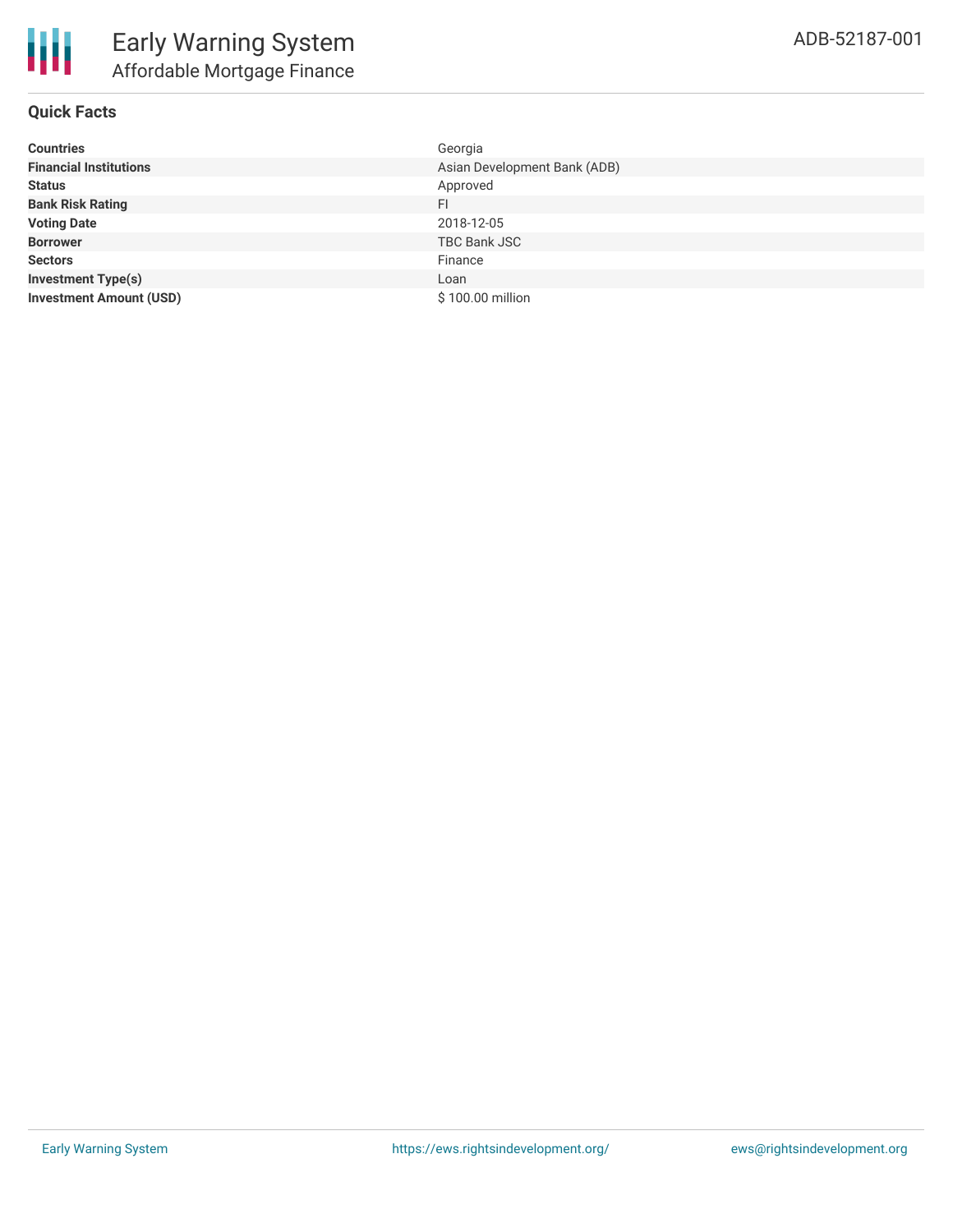

# **Project Description**

According to the bank's website this project provides financing to TBC Bank JSC for funding home renovation and construction in Georgia's rural and urban areas targeting middle- and lower-income households.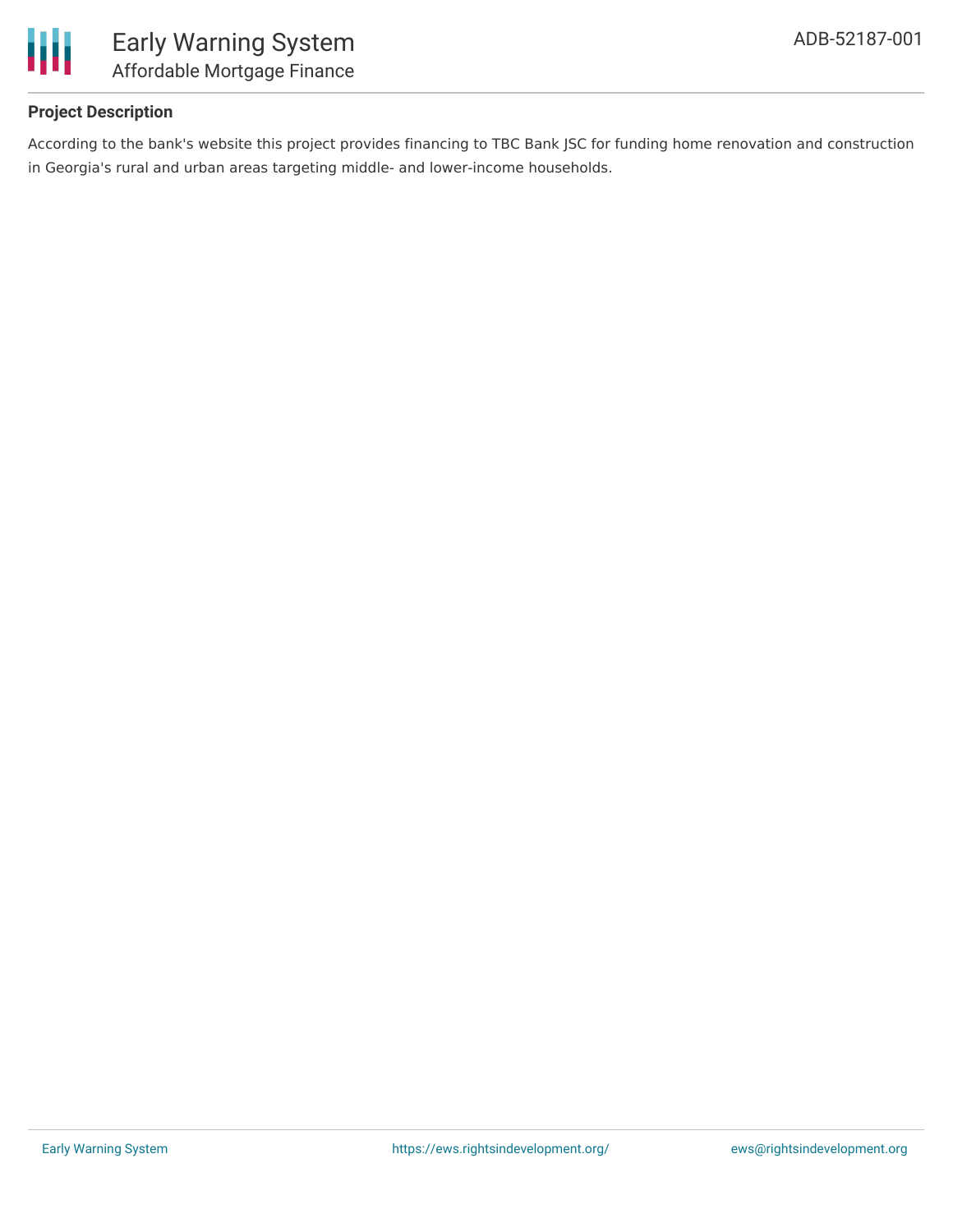

#### **Investment Description**

Asian Development Bank (ADB)

### **Financial Intermediary**

Financial Intermediary: A commercial bank or financial institution that receives funds from a development bank. A financial intermediary then lends these funds to their clients (private actors) in the form of loans, bonds, guarantees and equity shares. Financial intermediaries include insurance, pension and equity funds. The direct financial relationship is between the development bank and the financial intermediary.

JSC TBC [Bank](file:///actor/542/) (Financial Intermediary)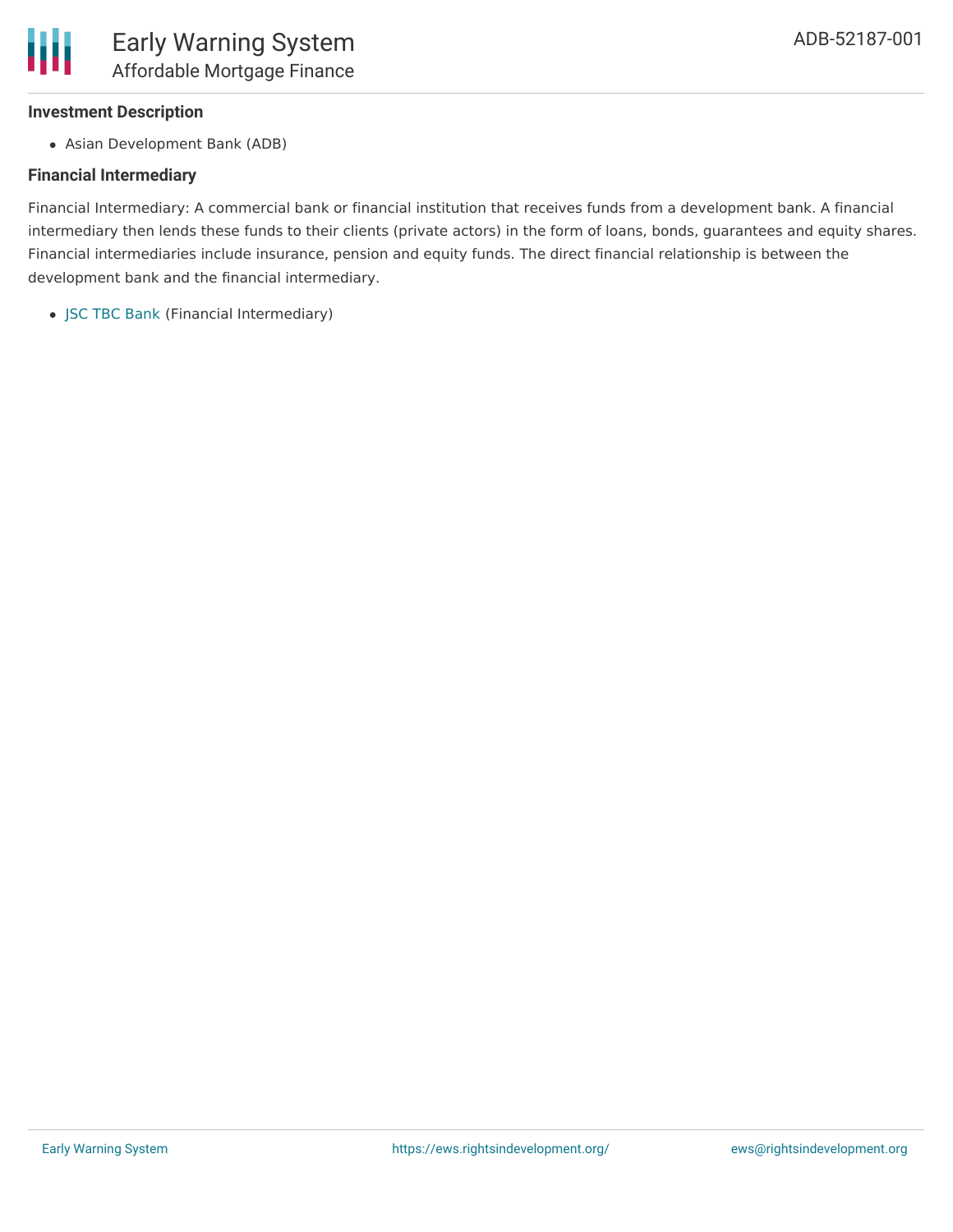

### **Contact Information**

No contact information on the bank's website

#### ACCOUNTABILITY MECHANISM OF ADB

The Accountability Mechanism is an independent complaint mechanism and fact-finding body for people who believe they are likely to be, or have been, adversely affected by an Asian Development Bank-financed project. If you submit a complaint to the Accountability Mechanism, they may investigate to assess whether the Asian Development Bank is following its own policies and procedures for preventing harm to people or the environment. You can learn more about the Accountability Mechanism and how to file a complaint at: http://www.adb.org/site/accountability-mechanism/main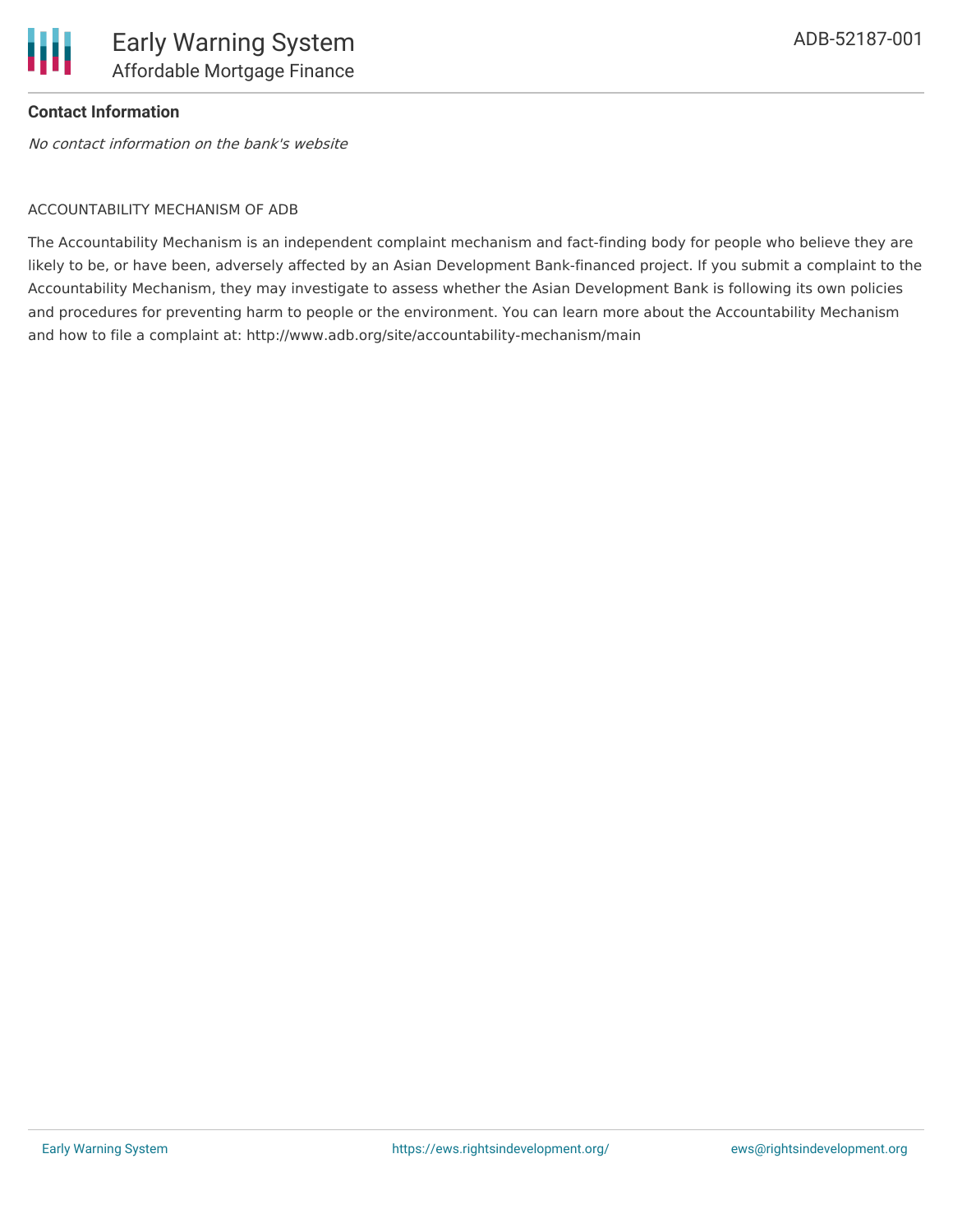

#### **Bank Documents**

- Affordable Mortgage Finance: [Contribution](https://ewsdata.rightsindevelopment.org/files/documents/01/ADB-52187-001_7jza20i.pdf) to the ADB Results Framework [\[Original](https://www.adb.org/projects/documents/geo-52187-002-52187-001-rrp) Source]
- [Affordable](https://ewsdata.rightsindevelopment.org/files/documents/01/ADB-52187-001_j0HyKMA.pdf) Mortgage Finance: Country Economic Indicators [\[Original](https://www.adb.org/projects/documents/geo-52187-002-52187-001-rrp) Source]
- [Affordable](https://ewsdata.rightsindevelopment.org/files/documents/01/ADB-52187-001_KumNdfZ.pdf) Mortgage Finance: Initial Poverty and Social Analysis [\[Original](https://www.adb.org/projects/documents/geo-52187-001-ipsa) Source]
- Low-Income Housing Finance and Affordable Mortgage Finance: Report and [Recommendation](https://www.adb.org/projects/documents/geo-52187-002-52187-001-rrp) of the Preside [Original Source]
- Low-Income Housing Finance: [Contribution](https://ewsdata.rightsindevelopment.org/files/documents/01/ADB-52187-001_mh5UZWB.pdf) to the ADB Results Framework [\[Original](https://www.adb.org/projects/documents/geo-52187-002-52187-001-rrp) Source]
- [Low-Income](https://ewsdata.rightsindevelopment.org/files/documents/01/ADB-52187-001_XfKdE0Q.pdf) Housing Finance: Country Economic Indicators [\[Original](https://www.adb.org/projects/documents/geo-52187-002-52187-001-rrp) Source]
- Project [Disclosure](https://ewsdata.rightsindevelopment.org/files/documents/01/ADB-52187-001.pdf) PDF [\[Original](https://www.adb.org/printpdf/projects/52187-001/main) Source]